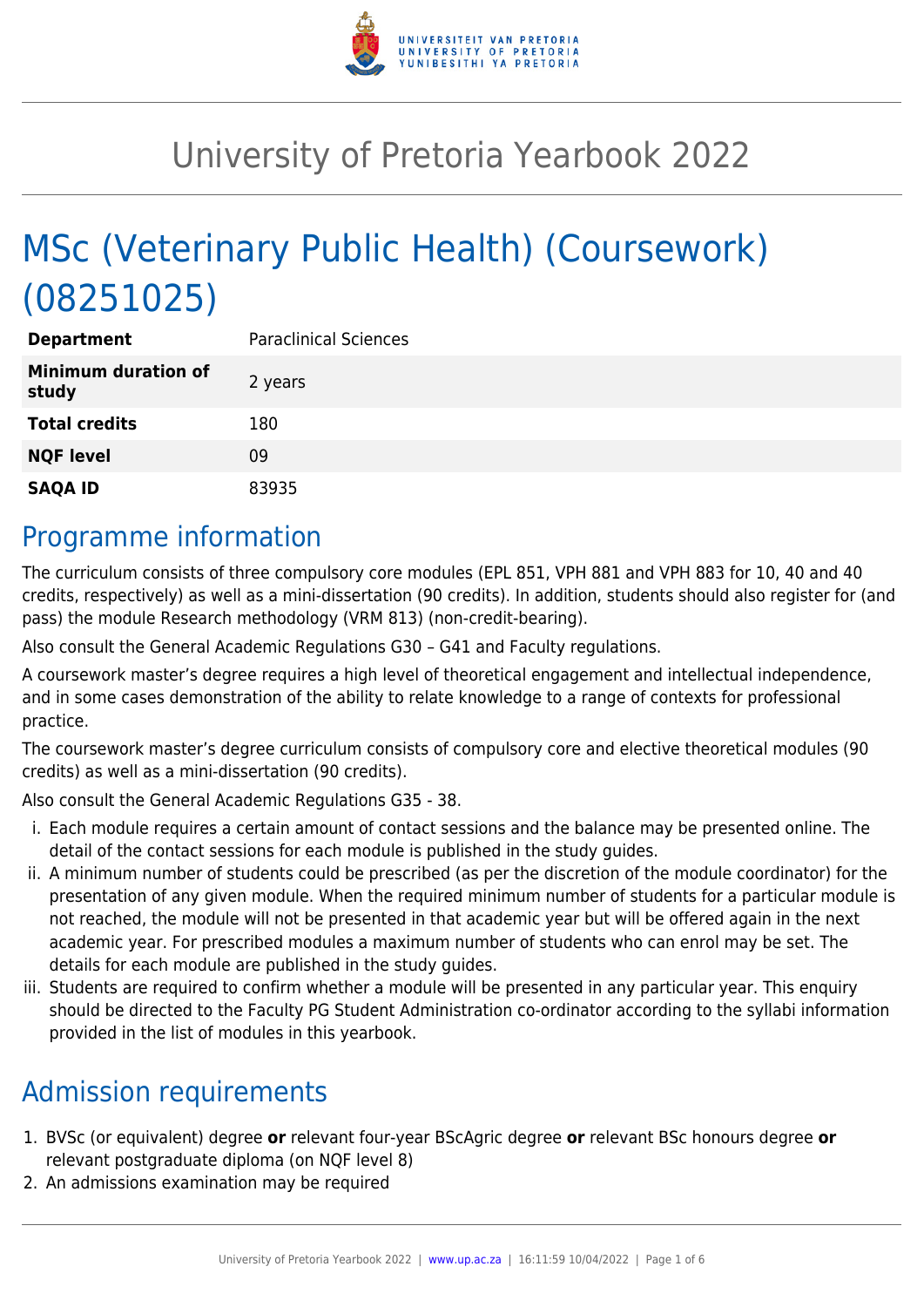

3. The candidate may be required to submit proof of experience in their selected field of study

\* There will not be an intake of new students for this degree every year. It remains the applicant's responsibility to ensure that the degree they wish to apply for will indeed be offered. Please consult the Faculty for more information.

### Examinations and pass requirements

The MSc coursework degree is conferred by virtue of the successful completion of examinations on the coursework modules and a mini-dissertation.

The Faculty does make provision for supplementary and special examinations as per General Academic Regulations G37.4 and G37.5.

For the coursework, a minimum examination mark of 50% is required in each of the modules where a semester or year mark is not required. However, where a semester or year mark is required, the latter will contribute 50% to the final mark. A subminimum of 40% is required in the examination and a final mark of at least 50 % to pass the module. Instructions regarding requirements for semester, year or examination marks are published in the study guides, for the specific attention of candidates.

If a student fails a coursework module, he/she will have to repeat the module the next year. A module may not be repeated more than twice. Please refer to other specific conditions stipulated in the study guide of each module.

#### **Examinations and pass requirements related to mini-dissertations**

Also consult the General Academic Regulations G39 for Preparation and submission of dissertation, Technical editing of the dissertation, Evaluation of the dissertation, Appointment of the examination panel, Criteria for evaluation, Examiners' reports, Finalisation of reports.

A mini-dissertation is submitted to the Head: Student Administration, before the closing date for the relevant graduation ceremonies as announced annually (i.e. 31 October or 31 March to qualify for the Autumn or Spring graduation, respectively), after permission is granted by the supervisor and co-supervisor(s). (Also consult the General Academic Regulation G39 with regard to the submission and technical editing of the thesis).

If a mini-dissertation is submitted after the due date specified above, the student takes the risk that the examination of the dissertation may be delayed and the student will not be considered for the graduation concerned. A student will only be allowed to graduate if the student has successfully complied with all the requirements for the particular programme.

The dissertation will be examined by one internal and one external examiner as stipulated by the UP regulations. The average mark of the two separate marks awarded by the examiners constitutes the final mark for the minidissertation.

The minimum pass mark is 50%. The Dean, on the recommendation of the relevant head of the department, may permit a candidate who has failed, to submit an amended mini-dissertation for final adjudication.

#### **Compliance with degree requirements**

Also consult the General Academic Regulation G40.

i. A coursework master's degree, will be conferred on a student only after the successful completion of every requirement of each component of the relevant degree programme, including the achievement of a pass mark for each of the prescribed coursework modules, the submission and successful evaluation of the minidissertation or other research-relevant output, and compliance with all the requirements for the particular programme.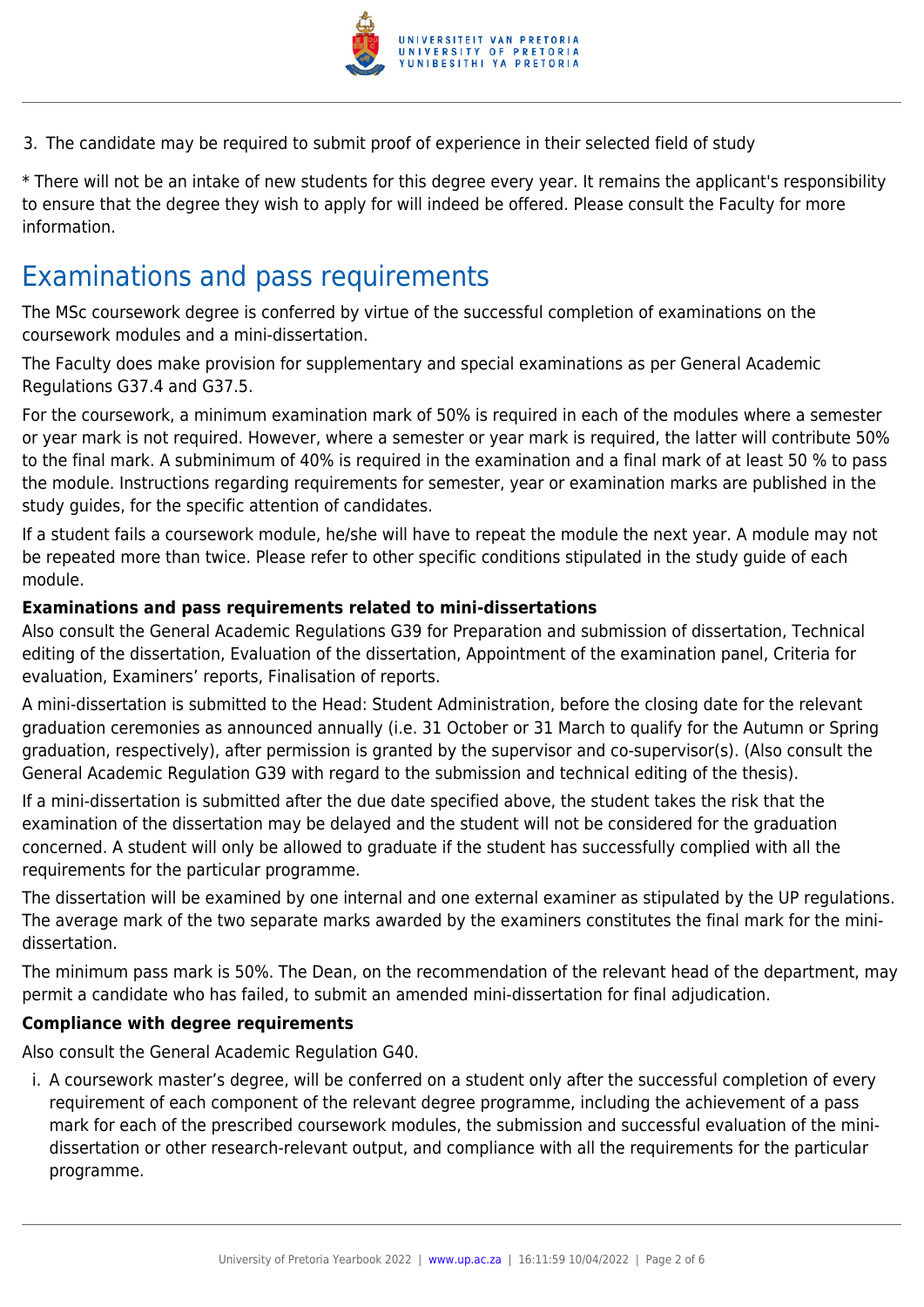

- ii. A coursework master's degree is not deemed to be completed if the electronic version of the mini-dissertation has not been submitted to the relevant faculty administration prior to the date of closure of the graduation/finalist list for the forthcoming graduation ceremony.
- iii. No one is entitled to any privileges pertaining to a coursework master's degree before the qualification has been conferred on him or her at a graduation ceremony. In respect of professional registrations, faculties may issue confirmation letters to the relevant professional bodies prior to the graduation ceremonies.

# Research information

#### **Retention and preservation of research data**

Also consult the General Academic Regulations G39.

The data generated through the research conducted must be managed in accordance with the University of Pretoria's Research Data Management policy and the related Research Data Management procedure.

Non-disclosure of the contents of a study (Embargo): Where part or all of the contents of the master's study must remain confidential, the supervisor will be required to submit an application in writing to Faculty Postgraduate and Research committee setting out the grounds for such a request and indicating the duration of the period of confidentiality. This period would normally not exceed 2 (two) years. The committee considers the application and either approves it or refers it back to the supervisor. The faculty must keep record of the decisions and the embargo, and the information must be shared with the Department of Library Services.

# Pass with distinction

Qualification with distinction: A coursework master's degree is awarded with distinction if a student meets the following requirements:

- a. Obtained a weighted average of at least 75% (not rounded) in the coursework modules needed to comply with degree requirements, and
- b. Obtained a final mark of 75% or above for the mini-dissertation; and
- c. Completed the qualification within the maximum period allowed for master's study, but not in less than the prescribed minimum period of one academic year. Note: the maximum allowable time is twice that of the prescribed duration time period in relation to postgraduate students who study part-time (i.e. study while working full-time).
- d. In the case of a coursework master's degree, did not fail or repeat any module during an additional examination. The result of a discontinuation of a module(s) will not be considered when calculating a qualification with distinction.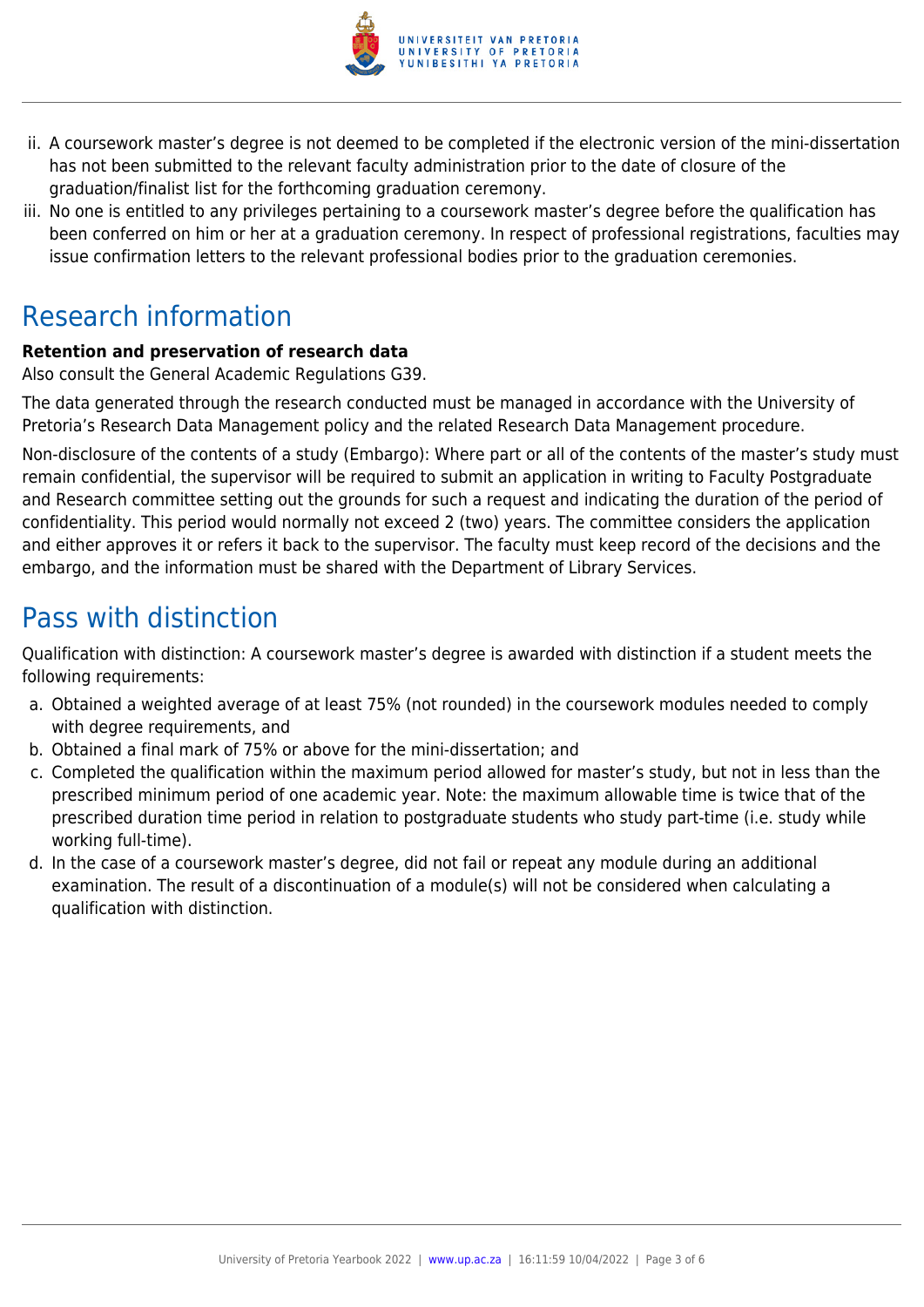

# Curriculum: Year 1

**Minimum credits: 90**

#### **Fundamental modules**

#### **Research methodology 813 (VRM 813)**

| <b>Module credits</b>         | 0.00                                |
|-------------------------------|-------------------------------------|
| <b>NQF Level</b>              | 09                                  |
| Language of tuition           | Module is presented in English      |
| <b>Department</b>             | <b>Veterinary Tropical Diseases</b> |
| <b>Period of presentation</b> | Semester 1 and Semester 2           |

#### **Module content**

A web-based introductory module in research methodology that includes planning and undertaking a research project or clinical trial, collecting and analysing data, scientific writing, and enabling preparation and presenting of a research protocol.

#### **Core modules**

#### **Basic veterinary epidemiology 851 (EPL 851)**

| <b>Module credits</b>         | 10.00                                                                                                                                                  |
|-------------------------------|--------------------------------------------------------------------------------------------------------------------------------------------------------|
| <b>NQF Level</b>              | 09                                                                                                                                                     |
| <b>Prerequisites</b>          | A BVSc or equivalent qualification. Non-veterinary graduates will be considered<br>under exceptional circumstances. Recommended: Grade 12 Mathematics. |
| <b>Contact time</b>           | 1 other contact session per week, 1 web-based period per week                                                                                          |
| <b>Language of tuition</b>    | Module is presented in English                                                                                                                         |
| <b>Department</b>             | <b>Production Animal Studies</b>                                                                                                                       |
| <b>Period of presentation</b> | Semester 1                                                                                                                                             |

#### **Module content**

An introductory module in veterinary epidemiology designed to provide a sound foundation in epidemiology that can be applied in practice and upon which further studies can be built. The module covers aspects of population medicine, disease outbreak investigation, clinical epidemiology, experimental studies, observational studies, surveys, basic analytical tools and diagnostic tests

#### **Veterinary public health: Meat hygiene 881 (VPH 881)**

| 40.00                                                |
|------------------------------------------------------|
| 09                                                   |
| No prerequisites.                                    |
| 10 practicals per week, 5 web-based periods per week |
|                                                      |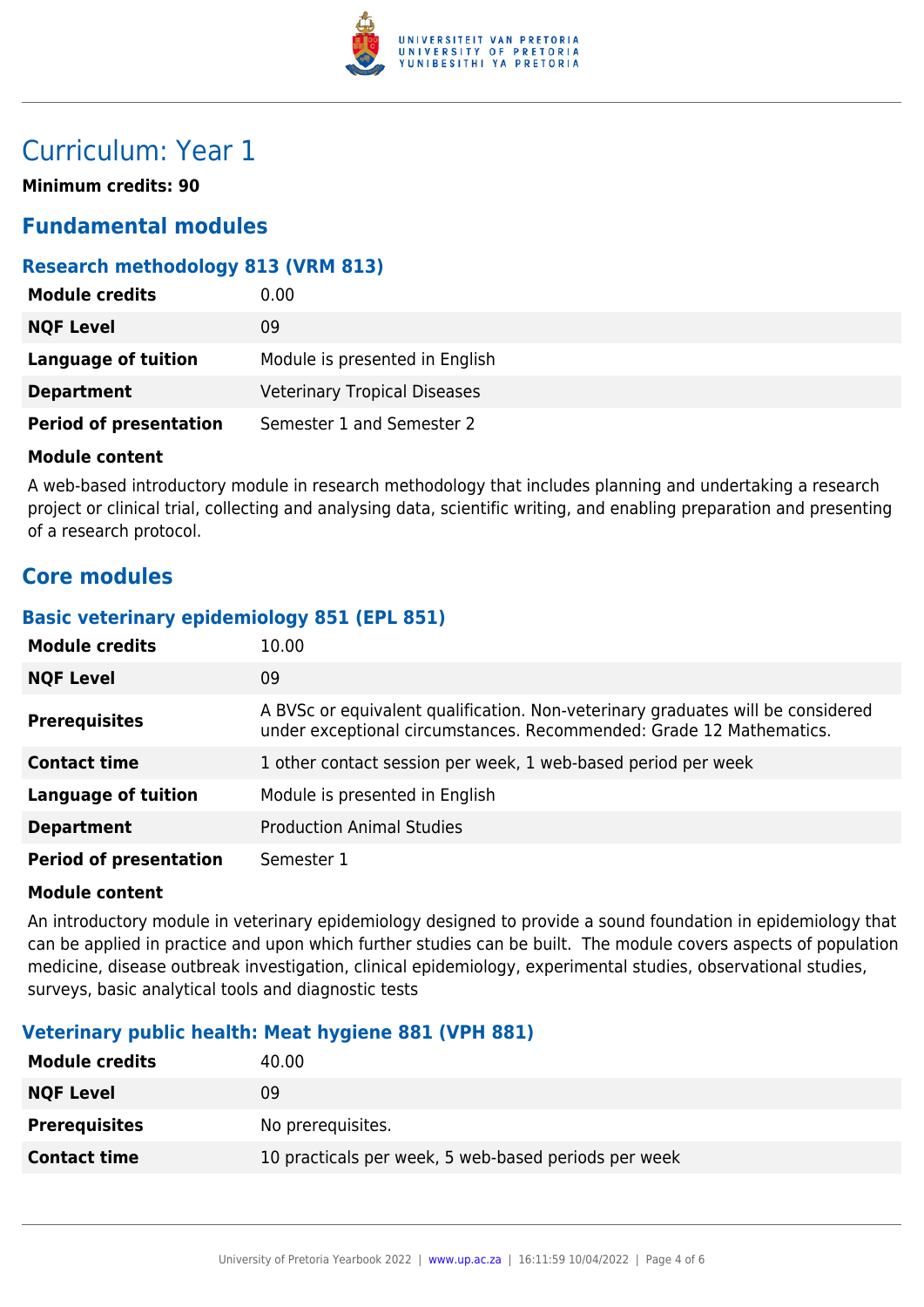

| Language of tuition           | Module is presented in English |
|-------------------------------|--------------------------------|
| <b>Department</b>             | <b>Paraclinical Sciences</b>   |
| <b>Period of presentation</b> | Year                           |

#### **Module content**

A coherent and critical understanding and application of the theory and research methodologies and techniques relevant to all aspects of red meat hygiene relating to prevention and control of zoonoses and other diseases transmitted by meat, welfare of livestock, pre-harvesting, harvesting and post-harvesting aspects of red meat production, practical application of HACCP relating to the specific activities, prevention and control of chemical residues in meat, including veterinary drug residues and appropriate national and international legislation. An understanding of how these relate to applied research relevant to industry or public health (including the ability to select and apply research methods effectively). Ability must be shown to rigorously critique and evaluate current research and participate in scholarly debates in this area of specialisation. Ability must be demonstrated to relate theory to practice and vice versa and to think epistemologically.

#### **Veterinary public health: Veterinary milk hygiene 883 (VPH 883)**

| <b>Module credits</b>         | 40.00                                                |
|-------------------------------|------------------------------------------------------|
| <b>NQF Level</b>              | 09                                                   |
| <b>Prerequisites</b>          | No prerequisites.                                    |
| <b>Contact time</b>           | 10 practicals per week, 5 web-based periods per week |
| <b>Language of tuition</b>    | Module is presented in English                       |
| <b>Department</b>             | <b>Paraclinical Sciences</b>                         |
| <b>Period of presentation</b> | Year                                                 |

#### **Module content**

A coherent and critical understanding and application of the theory and research methodologies and techniques relevant to all aspects of milk hygiene relating to prevention and control of zoonoses and other diseases transmitted by milk, or other dairy products, welfare of livestock, pre-harvesting, harvesting and post-harvesting aspects of milk production or dairy products, practical application of HACCP relating to the specific activities, prevention and control of chemical residues, including veterinary drug residues and appropriate national and international legislation. An understanding of how these relate to applied research relevant to industry or public health (including the ability to select and apply research methods effectively). Ability must be shown to rigorously critique and evaluate current research and participate in scholarly debates in this area of specialisation. Ability must be demonstrated to relate theory to practice and vice versa and to think epistemologically.